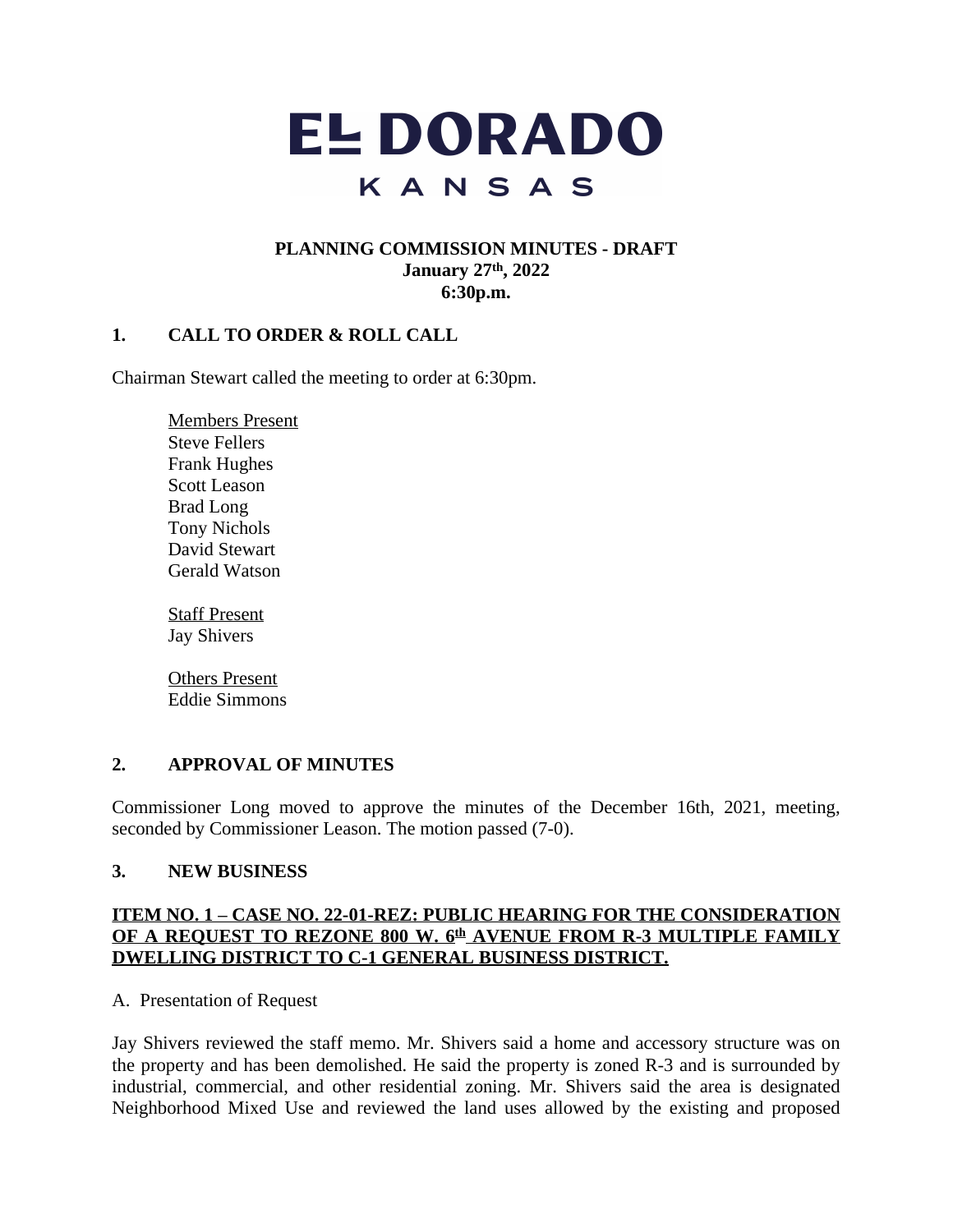zoning districts. He said possible impacts include noise, light, emissions, and said it may not add more than currently generated by the W. 6<sup>th</sup> Avenue corridor. Mr. Shivers said lights on the property will have to be shielded and boundaries abutting lower intensity zoning will be required to have a transitional buffer. Mr. Shivers concluded by saying R-3 and C-1 are both compatible zoning districts for the property.

Eddie Simmons, applicant, said he has a contract on the property and would love to put a building on the property. He wants the tree to stay and the building will face east. He said there will be a marine upholstery business and some storage. The front was going to be jewelry and clothing businesses but they changed their mind.

## B. Public Hearing

Chairman Stewart opened the public hearing. There being no one to speak, the public hearing was closed.

Mr. Shivers said he was contacted by John Prather and Mike Korth, nearby property owners. Both asked questions but didn't share an opinion on the rezoning.

C. Discussion by Planning Commission

Commissioners Long and Fellers asked about lighting and the houses on the south side of 6<sup>th</sup> Avenue. Mr. Shivers said the regulations require lights to be shielded so they don't shine on residential properties.

Commissioner Leason asked about access to the property. Mr. Shivers said he spoke with Scott Rickard, City Engineer, about that and the answer is that it will depend on the use on the property, it could access to one or both of the abutting streets.

Commissioner Long asked about the building. Mr. Simmons said it will be 40 by 50 with security lighting.

Commissioner Fellers asked about the boat business. Mr. Simmons said they would have boats inside and some outside, the focus of the business is upholstery. The storefront will face south and the east side will have a large door for the boats.

Commissioner Fellers said he was comfortable with the applicant's plan but not with all of the uses allowed in C-1.

Mr. Shivers said he has had a number of phone calls from potential buyers want to use the property for commercial purposes.

Chairman Stewart asked to review a comprehensive list of uses allowed in C-1 zoning. Mr. Shivers reviewed each use allowed by-right and by Special Use Permit.

Seeing a visitor interested in speaking, Chairman Stewart reopened the public hearing.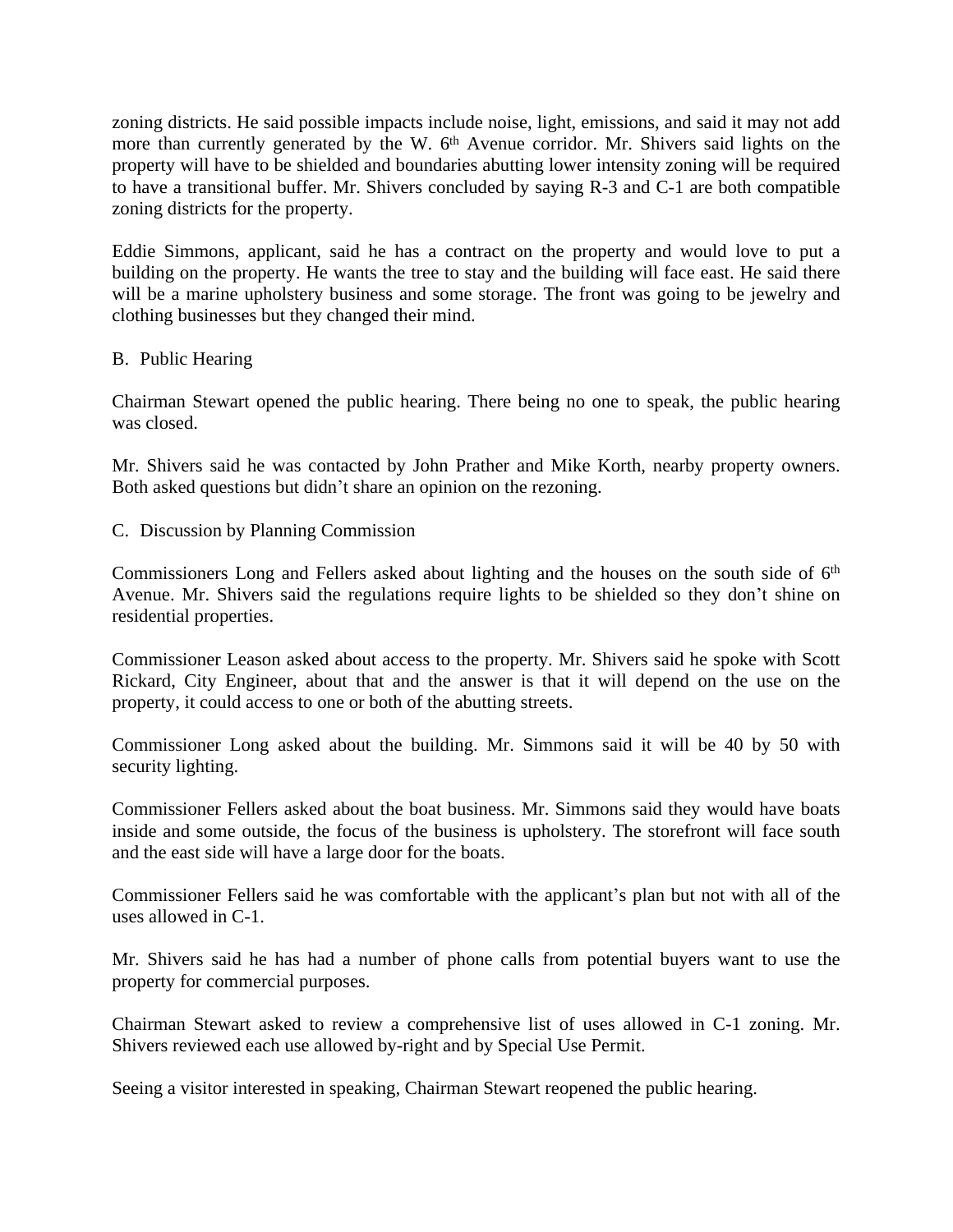A gentleman residing on Topeka said he didn't have any objections. Chairman Stewart asked if he received a notification. The gentleman said he did receive notification.

Commissioner Fellers said he likes the project but thinks long-term El Dorado is better served leaving it R-3.

Chairman Stewart closed the public hearing.

Commissioner Hughes asked about vehicle storage requirements. Mr. Shivers said they are more common in I-1. Commissioner Hughes said if boats stacked up on the property, it would need an SUP. Mr. Shivers said that is correct and the hope is it is like light auto repair with some cars dropped off and waiting for pickup but not long-term storage. Mr. Simmons said he would have rules to prevent long-term storage.

Commissioner Long said he is in favor of approval. He said there are a number of commercial businesses on the north side of  $6<sup>th</sup>$  and they haven't heard any objections from the area.

Commissioner Fellers said he likes the project but not the C-1. He said the city does not have enough housing.

Commissioner Leason said there's a metal building nearby and industrial to the north. Mr. Shivers said the City has been marketing land north of the railroad tracks for industrial use. Commissioner Leason said he thinks commercial is a good fit.

Commissioner Hughes said with commercial nearby and 6<sup>th</sup> Avenue is a truck route, the corner is a good fit for commercial. He is in favor of it.

#### D. Motion

Commissioner Leason moved to recommend approval of Case No. 22-01-REZ, an application by Eddie Simmons, to rezone 800 W. 6<sup>th</sup> Avenue, from R-3 Multiple Family Dwelling District to C-1 General Business District, for reasons stated in the staff recommendation and heard at this public hearing, seconded by Commissioner Watson.

| N |
|---|
|   |
| Y |
| Y |
| Y |
| Y |
| Y |
| V |
|   |

The motion passed (6-1). Mr. Shivers said the application would go to the City Commission February 21<sup>st</sup>.

#### **4. OLD BUSINESS**